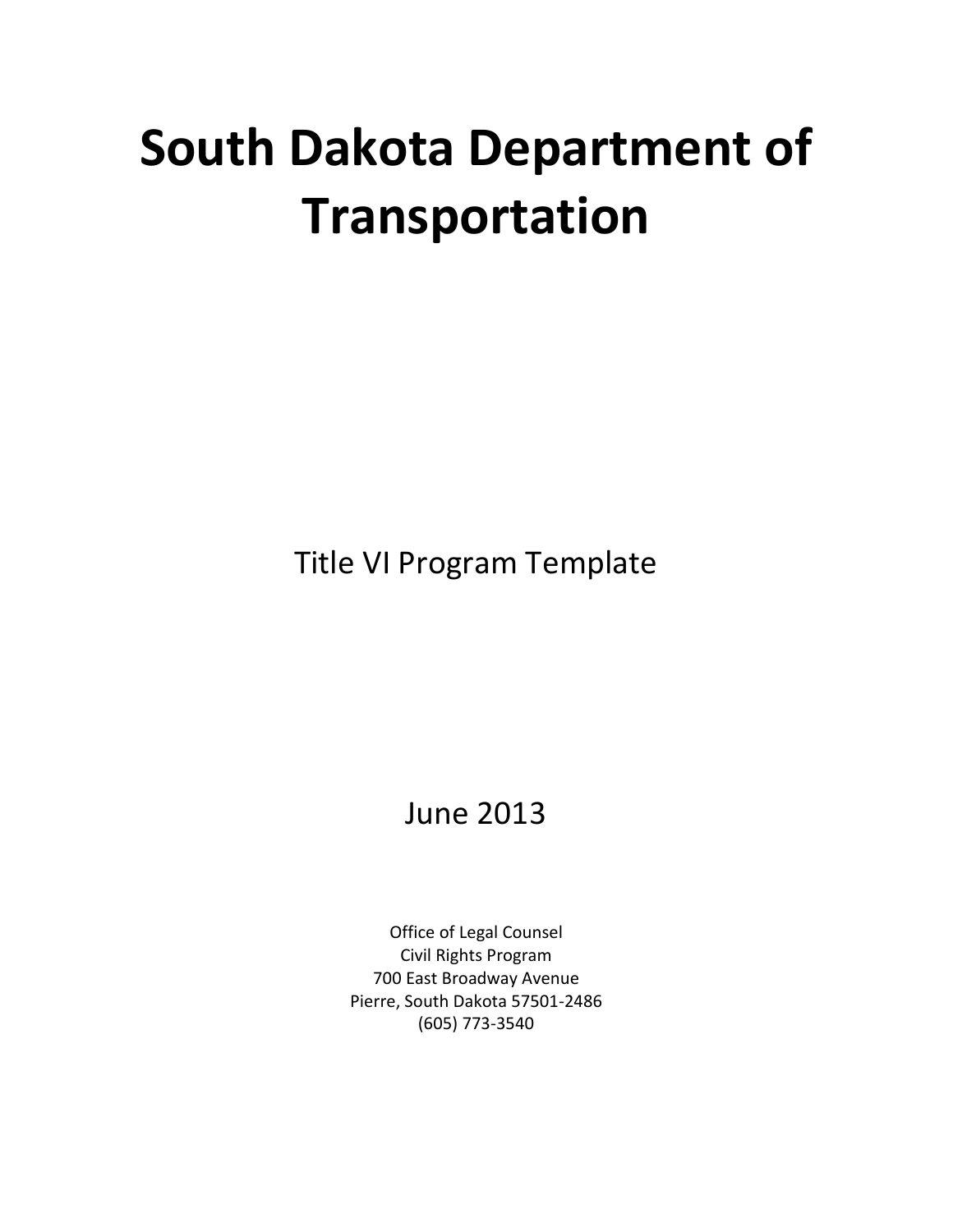Every three years, on a date determined by the South Dakota Department of Transportation (SD-DOT), each recipient is required to submit the following information as part of their Title VI Program. For immediate reference please review her[e FTA C 4702.1B](http://www.fta.dot.gov/documents/FTA_Title_VI_FINAL.pdf)

Below you will find an outline of the Title VI Program, as required by US-DOT Federal Transit Administration. Your Title VI Program must contain each of these individual parts to be considered complete. Sample documents have been provided for your assistance.

- 1. Cover Page
	- a. *Name of transit provider*
	- b. *Title VI Program*
	- c. *Date Completed*
	- d. *Contact information for Title VI Coordinator*
- 2. Table of Contents
	- a. *Include page numbers for all of the following pieces of the Title VI Program*
- *3. General Information Section*
	- *a. Narrative that lists the following:*
	- *b. Brief description of Transit Provider and Service Area*
	- *c. Name of Title VI Coordinator*
	- *d. Date of appointment of Title VI Coordinator*
	- *e. Any Training received by Title VI Coordinator & Staff*
- 4. Title VI Notice to the Public, including a list of locations where the notice is posted
	- a. *See#7 of Title VI Compliance Review*
	- b. *See Appendix A*
	- c. *[Sample Notice to the Public](http://www.sddot.com/services/civil/docs/examplesofnoticeofpublicrights.pdf)*
	- d. *If applicable, include the translated version for any LEP population your transit provider may serve*
- 5. Title VI Complaint Procedures
	- a. *See #4 of Title VI Compliance Review*
	- b. *Instructions to the public regarding how to file a Title VI discrimination complaint.*
	- c. *[Sample form](http://www.sddot.com/services/civil/docs/NondiscriminationComplaintProcedure_BoilerplateSubs.pdf)*
- 6. Title VI Complaint Form
	- a. *See #4 of Title VI Compliance Review*
	- b. *[Sample form](http://www.sddot.com/services/civil/docs/complaintformtitlevi.pdf)*
	- c. *[Additional sample](http://www.sddot.com/services/civil/docs/FTAExampleofComplaintForm.pdf)*
- 7. List of transit-related Title VI investigations, complaints, and lawsuits
	- a. *See Title VI Compliance Review*
	- b. *[Sample log form](http://www.sddot.com/services/civil/docs/TitleVIComplaintLogsFTAExampleforSub.pdf)*
	- c. *[Additional Sample](http://www.sddot.com/services/civil/docs/TitleVIComplaintLogsExampleforSub.pdf)*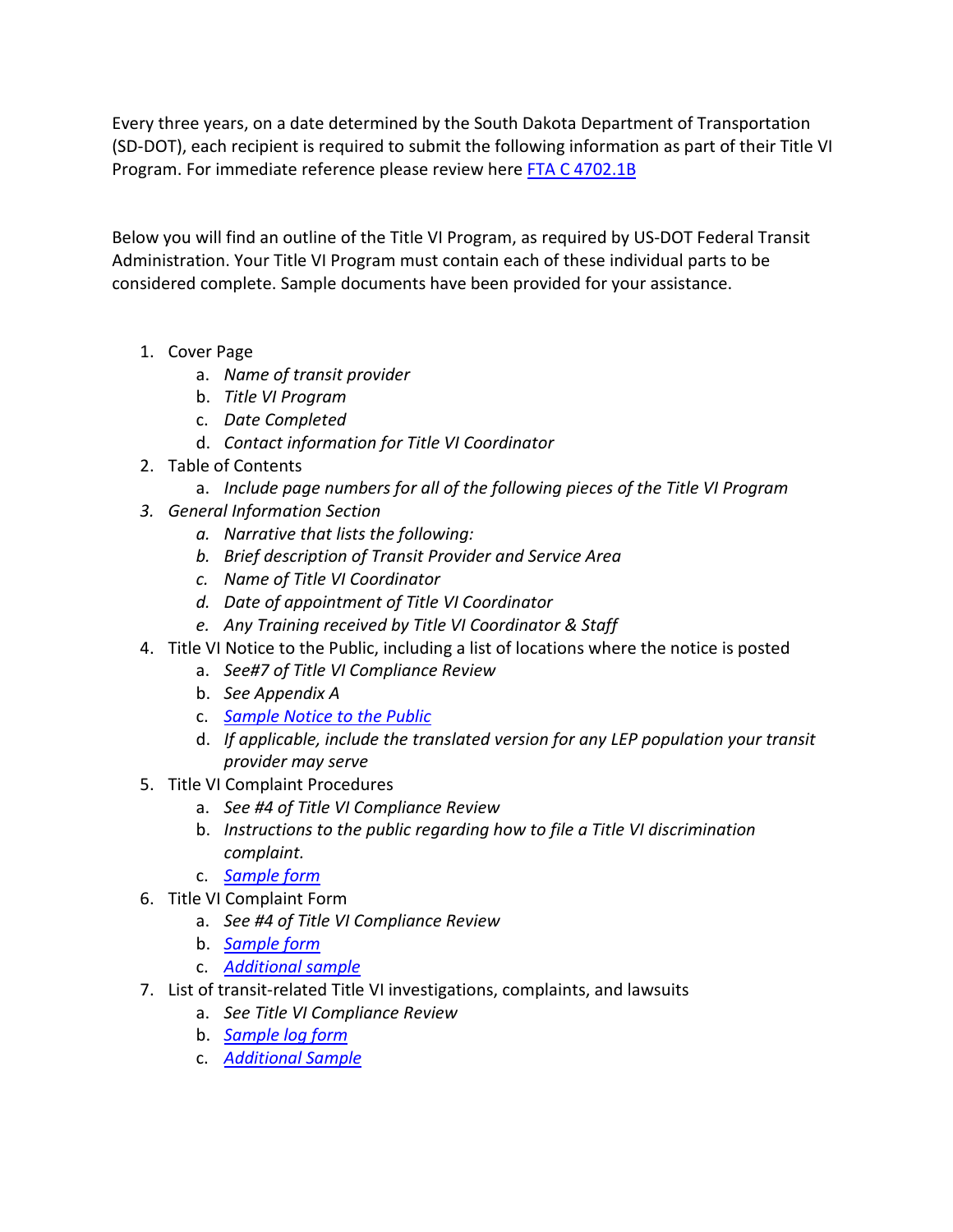- 8. Public Participation Plan, including information about outreach methods to engage minority and limited English proficient populations (LEP), as well as a summary of outreach efforts made since last Title VI Program submission
	- a. *This document explicitly describes the proactive strategies, procedures, and desired outcomes that underpin the recipient's public participation activities.*
	- b. *Recipients have wide latitude to determine how, when, and how specific public participation activities should take place, and which specific measures are most appropriate.*
	- c. *Recipients should make these determination based on a demographic analysis of the population affected, the type of plan, program, and/or service under consideration, and the resources available. Efforts to involve minority and LEP populations can include both comprehensive measures as well as targeted measures to address linguistic, institutional, cultural, economic, historical, or other barriers that may prevent minority and LEP persons from effectively participating in a recipient's decision-making process.*
		- i. *Some effective practices can include:*
			- *1. Scheduling meetings at times and locations that are convenient and accessible for minority and LEP communities.*
			- *2. Employing different meeting sizes and formats*
			- *3. Coordinating with community and faith based organizations, educational institutions, and other organizations to implement public engagement strategies that reach out specifically to members of affected minority and/or LEP communities.*
	- d. *For further guidance reference page(s) 25-26 of [FTA C 4702.1B](http://www.fta.dot.gov/documents/FTA_Title_VI_FINAL.pdf)*
- 9. Language Assistance Plan for providing language assistance to persons with limited English proficiency (LEP), based on the DOT LEP Guidance
	- a. *Reference your agency's Four Factor Analysis for information regarding Language Assistance Plan specific to the area that is served.*
- 10. A table depicting the membership of non-elected committees and councils, the membership of which is selected by the recipient, broken down by race, and a description of the process the agency uses to encourage the participation of minorities in such committees
	- a. *See #1 of Title VI Compliance Review*
	- b. *See Appendix B*
	- c. *Expand upon table with questions following table*
- 11. A Title VI Equity Analysis if the recipient has constructed a facility, such as a vehicle storage facility, maintenance facility, operations center, etc. in the last three years.
	- *a. See #6 of Title VI Compliance Review*
	- *b. The recipient shall complete a Title VI equity analysis during the planning stage with regard to where a project is located or sited to ensure the location is selected without regard to race, color, or national origin.*
	- *c. Recipients shall engage in outreach to persons potentially impacted by the siting of facilities. The Title VI equity analysis must compare the equity impacts of various siting alternatives, and the analysis must occur before the selection of the*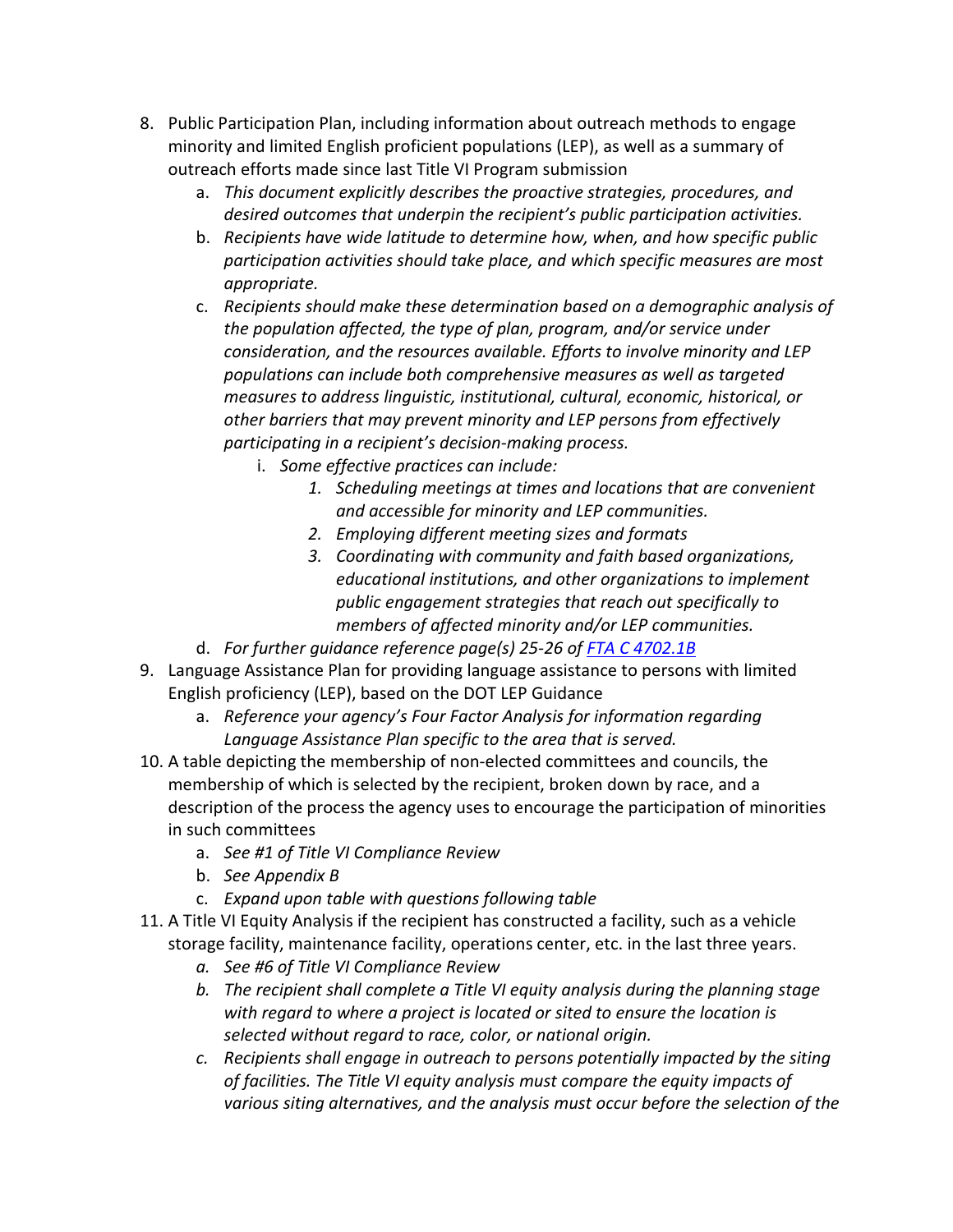*preferred site. When evaluating locations of facilities, recipients should give attention to other facilities with similar impacts in the area to determine if any cumulative adverse impacts might result. Analysis should be done at the Census tract or block group where appropriate to ensure that proper perspective is given to localized impacts.*

- *d. If the recipient determines that the location of the project will result in a disparate impact on the basis of race, color, or national origin, the recipient may only locate the project in that location if there is a substantial legitimate justification for locating the project there, and where there are no alternative locations that would have a less disparate impact on the basis of race, color, or national origin.*
- *e. The recipient must show how both tests are met; it is important to understand that in order to make this showing, the recipient must consider and analyze alternatives to determine whether those alternatives would have less of a disparate impact on the basis of race, color, or national origin, and then implement the least discriminatory alternative.*
- f. *For further guidance reference page(s) 31-32 of [FTA C 4702.1B](http://www.fta.dot.gov/documents/FTA_Title_VI_FINAL.pdf)*
- 12. A copy of board meeting minutes, resolution, or other appropriate documentation showing the board of directors or appropriate governing entity or official(s) responsible for policy decisions reviewed and approved the Title VI Program

## **Appendix A SAMPLE Title VI Notification to the Public**